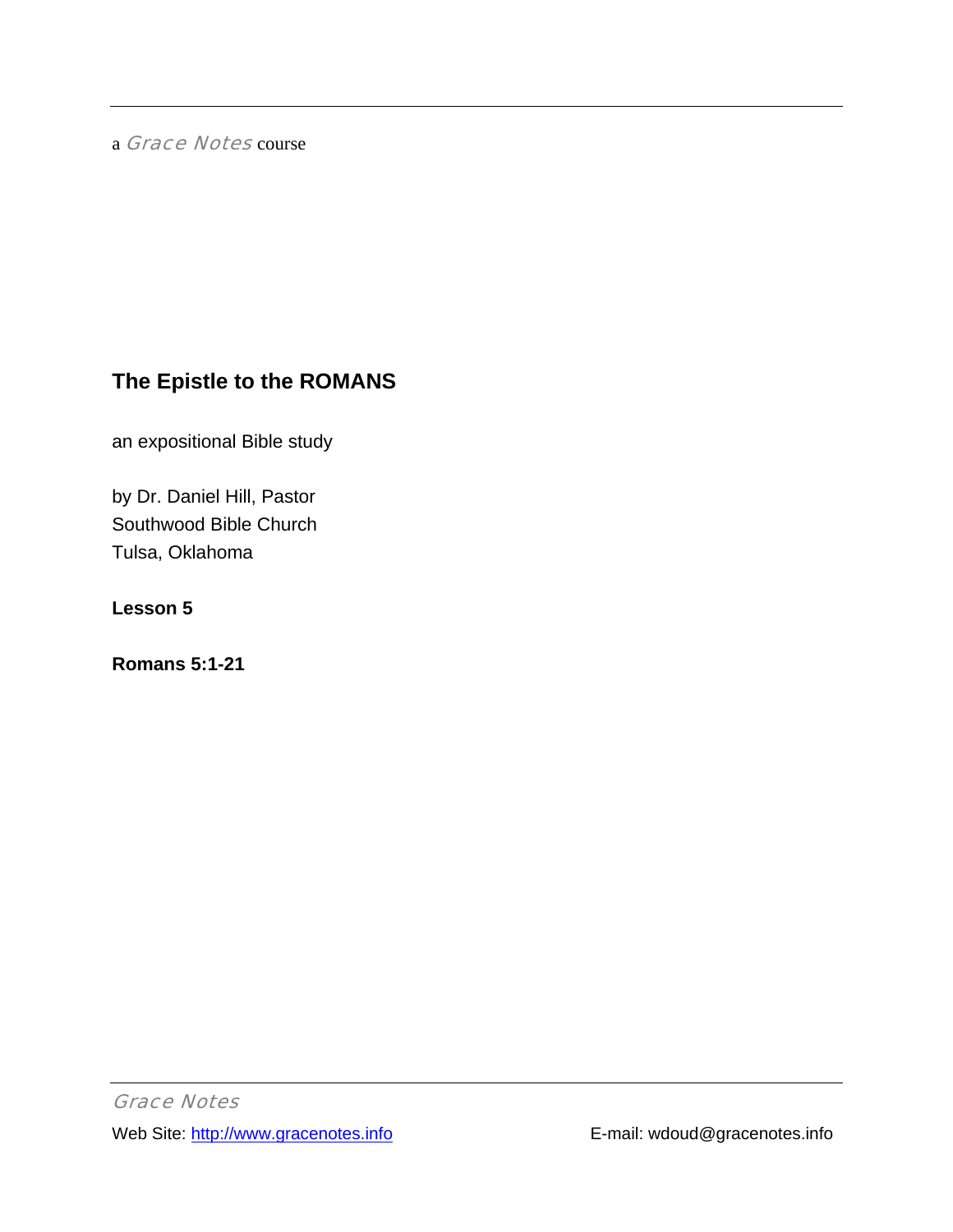# The Epistle to the Romans

# Lesson 5

# **Contents**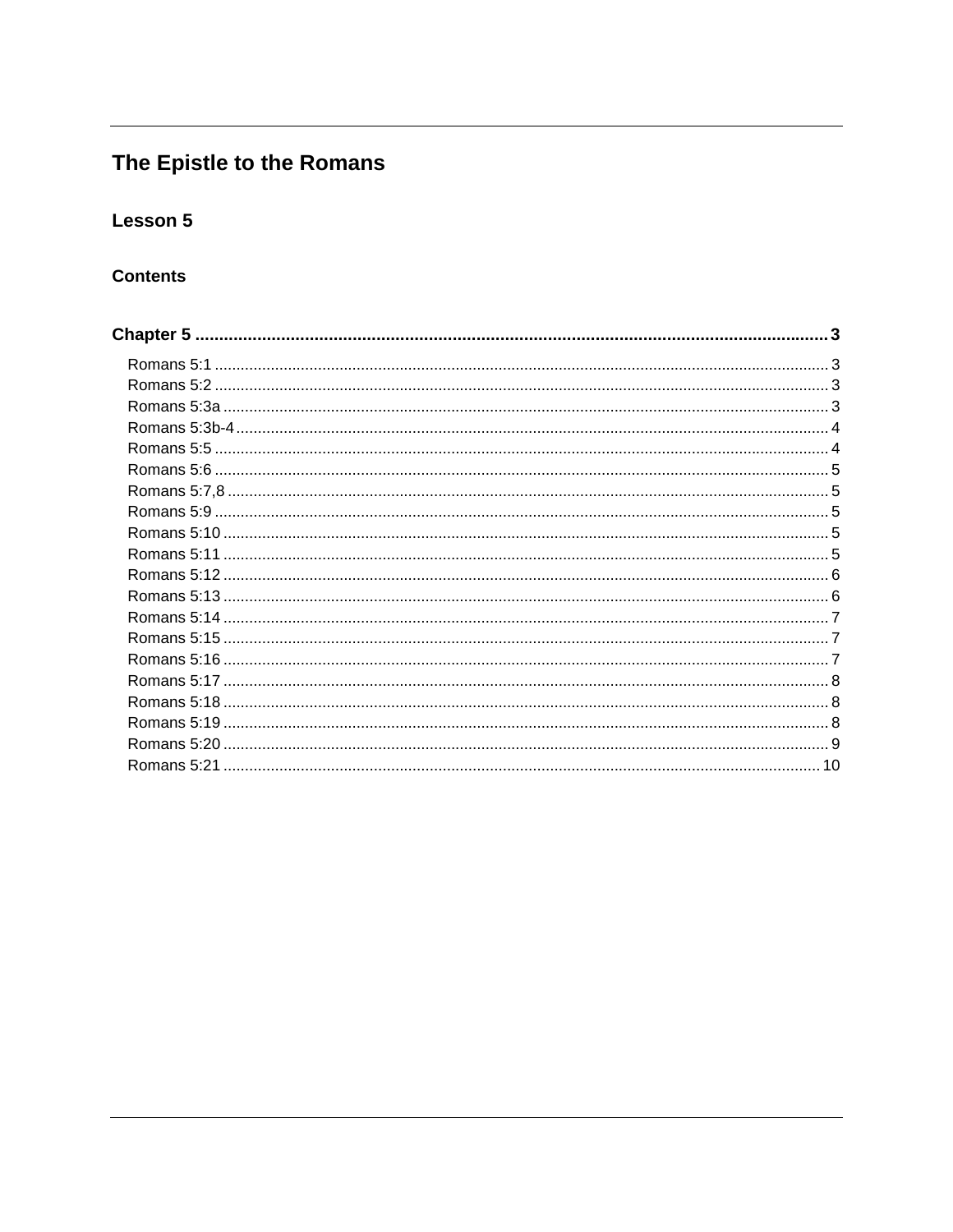# <span id="page-2-0"></span>**Chapter 5**

# INTRODUCTION:

Up to this point Paul has dealt with the God's case against the ujnbeliever and the resulting need the unbeliever has for what God has done in providing justification by faith. Now he turns to the believer, and while God does not have a case against the believer, the believer has needs that only God can fulfill.

Through the first six verses of chapter 5, Paul lists ten results of justification. These are the possession, profession, and potential of a Christian.

- 1. Peace, v 1
- 2. Access to God, v 2
- 3. Grace, v 2
- 4. Rejoice in Hope, v 2
- 5. Rejoice in Adversity, v 3
- 6. Perseverance, v 3-4
- 7. Proven Character, v 4
- 8. Hope or Confidence, v 5
- 9. The love of God, v 5
- 10. Production of the Spirit, v 6

## **Romans 5:1**

# **Having been justified by faith, we have peace with God through means of our Lord Jesus Christ.**

Using our volition we make a decision of faith in Lord Jesus Christ; result, justification, our eternal salvation, reconciliation, peace with God, face to face with God.

This is FAITH #1, salvation, in the next verse moves on to FAITH #2, the Christ Centered Life.

## **Romans 5:2**

**Through whom also we have obtained our introduction by faith into this grace in which we stand, and we exult in the hope of the glory of God.** 

"Stand" is a perfect tense verb, we stand in grace. It is grace that keeps us alive. Grace that allows us to grow in Christ, and even when we are backsliding, grace that allows us to continue and recover.

GRACE is the greatest motivation the believer has available to him.

GRACE here is something that we stand in; at the same time it is an introduction to the greater grace we can have.

That may seem contradictory until we realize that God has poured out His grace to us and that our problem is that while we are saved by grace and recognize that, so often we fail to see the grace of the CCL.

GRACE IS OURS, we have been introduced to it, will we access it now even more?

#### **Romans 5:3a**

#### **And not only this, but we also exult in our tribulations,**

UNDERSTAND that if you have a goal you need to keep your eyes on the goal and not be distracted. Our attention, our concentration must be on the Lord Jesus Christ himself.

But we have all kinds of things that afflict us, and these attempt to distract us.

Paul is going to show how the problems of life, rather than being distractions, can work to bring our attention, concentration, focus, onto the Glory of God.

FIRST FOCUS: "And we exult in hope of the glory of God".

EXULT, BOAST or GLORY is a transitive concept. It demands an object. The problem is that many boast not in God but in self. In their adherence to the law or to works. See Romans  $3:27.$ 

We exult or boast on the HOPE: this is the Greek word ELPIS, a confident assurance of that which is now not seen. Our hope is backed by the character-essence of God.

THEREFORE: We anticipate with confident boasting the hope (assurance) that we are in His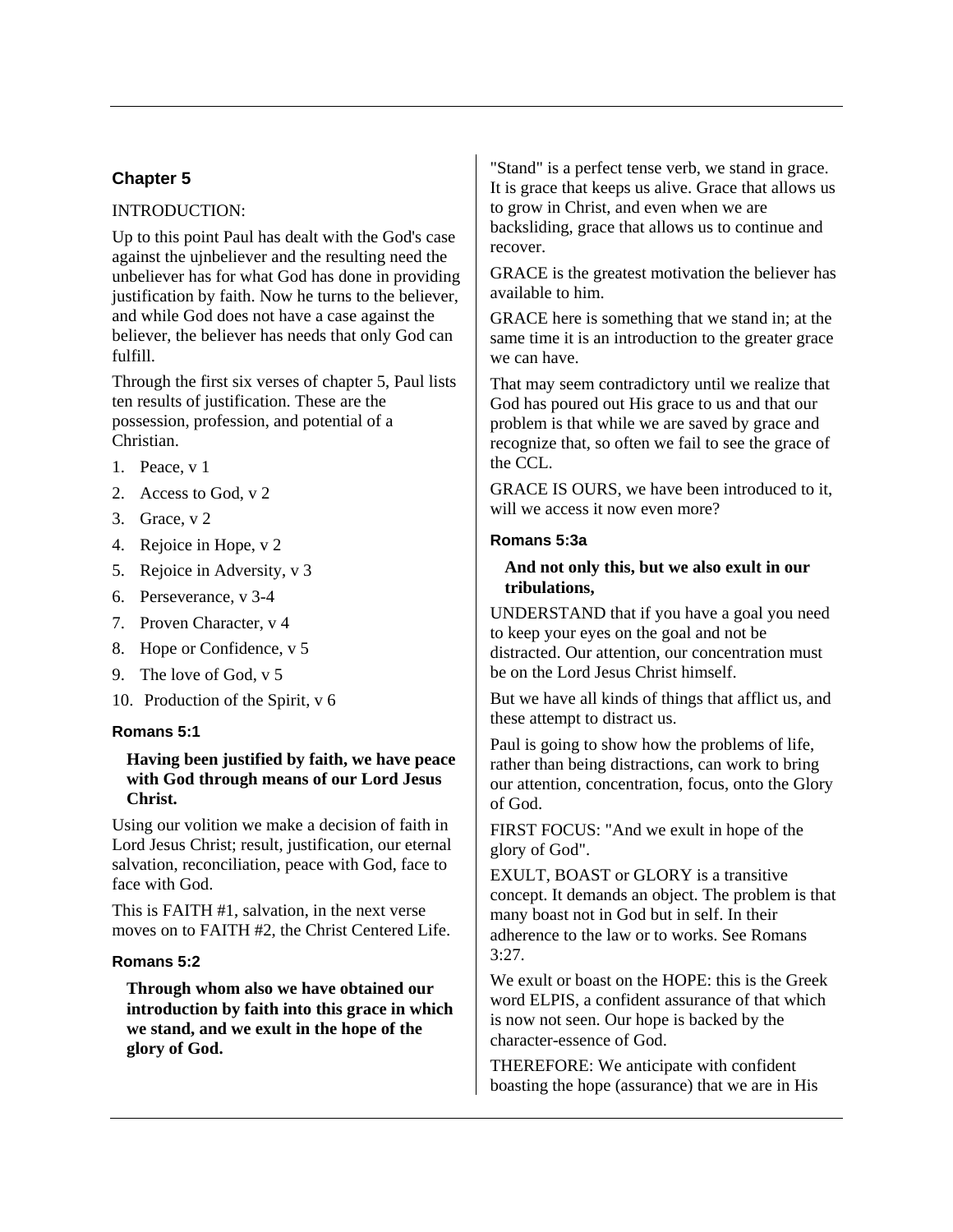<span id="page-3-0"></span>plan and that plan will bring glory to him and advantage to us in time and eternity.

This FIRST FOCUS begins at salvation as we boast in Him in that we are saved. That boasting moves through life, and ends up in eternity when we bow before the Lord Jesus Christ.

BUT WE HAVE THE PROBLEMS OF LIFE that continually try to distract us from our focus on God's Glory:

SECOND FOCUS: "And not only so, but we also boast in affliction".

When affliction comes along, you as a believer have two choices, (1) being distracted, or (2) dealing with the afflictions.

Distraction avoidance by avoidance: Run away or just avoid those things and people that could distract.

David did this with Shiemi in II Sam. 16

But many potentially distracting situations and people cannot be avoided, so you have to deal with them and this is what Paul takes up in Romans 5:3b-4.

## **Romans 5:3b-4**

# **Knowing that tribulation brings about perseverance; and perseverance, proven character; and proven character, hope; and hope does not disappoint.**

"Knowing": A perfect participle, knowing in the past and continuing to know even in the midst of problem.

PRINCIPLE: Do not let problems take you away from doctrinal thinking.

Tribulation brings about perseverance, OR Affliction works endurance...

TRIBULATION - any pressure or problem with a potential for distraction

"BRINGS ABOUT" or "WORKS": Very emphatic word which means an effective and efficient working; and with the preposition KATA means according to a standard.

The standard is doctrine in your soul. This phrase specifically deals with the promises that you claim in the midst of problems and pressures that could otherwise distract you.

So when affliction comes, you apply doctrine, claim a promise, use a principle of truth, this brings about perseverance OR endurance.

Perseverance (works) proven character...

Endurance under pressure proves that whatever is allowing you to endure, works! Your endurance is the experiential proof of doctrine.

Both to self and as a testimony to others. Claim a promise rather than go into panic...doctrine works. Endure by taking a stand upon the greater reality of the word of God.

That is the key to endurance: Faith in the Word.

Others also see you under pressure and in the midst of problems and see you use the doctrine that has prepared you prior to the problem. You become a living testimony to them.

"Proven character (works) hope"

And we are right back to our FIRST FOCUS, "hope", or the assured reality of that which God has for us in his plan.

As doctrine is proved in the midst of problems, that works towards our Hope in the Glory of God.

So then, can you boast in problems...sure, because they can bring you right around to knowing that God has a perfect plan and that plan is going to glorify Him and give you the advantage.

So the Practical Process is:

AFFLICTION --> ENDURANCE --> PROOF --> **CONFIDENCE** 

## **Romans 5:5**

# **And hope does not disappoint, because the love of God has been poured out within our hearts through the Holy Spirit who was given to us.**

The idea of shame is one of disappointment. No disappointment at salvation, and no disappointment in hope, assurance of what God has for you.

REASON: Because the love of God has been poured out within our hearts, within the soul of the inner man, the real you.

HOW? "Through the Holy Spirit who was given to us."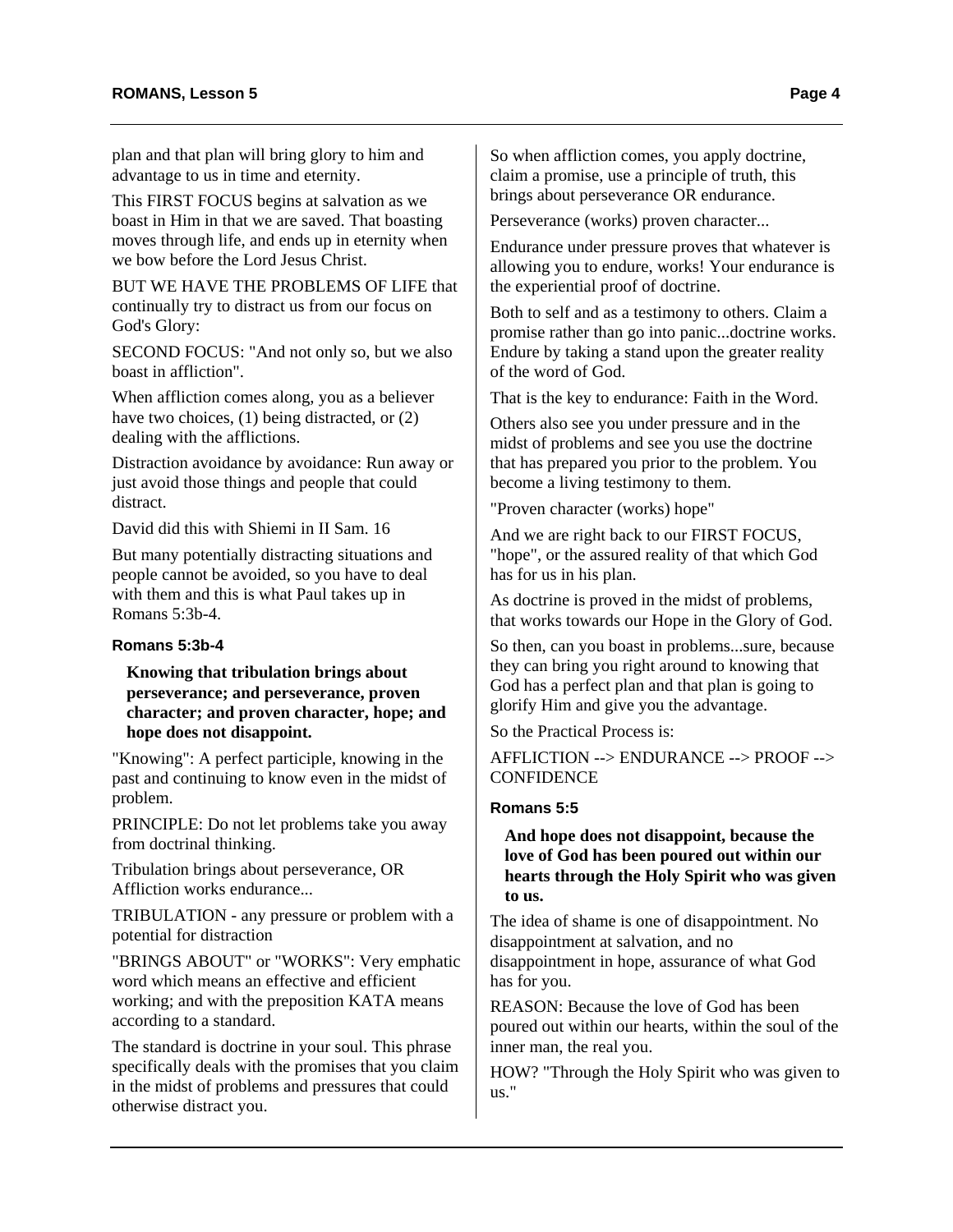# <span id="page-4-0"></span>**Romans 5:6**

#### **For while we were still helpless, at the right time Christ died for the ungodly.**

Christ died for us when we were helpless sinners, when we were ungodly.

This verse looks back to Romans 4:5, "But to the one who does not work, but believes in Him who justifies the ungodly, his faith is reckoned as righteousness,"

We were not friends of God, or godly, before we were saved. There was nothing in us that would cause God to send His Son to die for us, yet He did.

This is said to be at the right time...

# **Galatians 4:4, "But when the fullness of the time came, God sent forth His Son, born of a woman, born under the Law."**

The preposition FOR is HUPER which is the preposition of substitution, "to put in place of"

Repeated in vv 7 and 8, emphasis is that Jesus Christ took our place when He went to the Cross.

# **Romans 5:7,8**

**For one will hardly die for a righteous man; though perhaps for the good man someone would dare even to die.** 

**But God demonstrates His own love toward us, in that while we were yet sinners, Christ died for us.** 

In Romans 3:5 our unrighteousness demonstrated God's righteousness, and here, our unworthiness demonstrates God's love towards us.

His love is a sacrificial love. True love on any level, sacrifices so that the one loved can receive benefit.

No the other way around. Love never demands, love never takes, love never expects sacrifice on the part of the one who is loved.

# **Romans 5:9**

# **Much more then, having now been justified by His blood, we shall be saved from the wrath of God through Him.**

PRINCIPLE: Jesus Christ did the greatest thing for us when were ungodly sinners, now he does for us much more...we are now His friends.

APPLICATION: Look ahead at all times to the Hope of the Glory of God. Even in the midst of problems.

HERE PAUL BEGINS TO set up the principle: If God could do the greater for us He can now do the less.

The greatest thing and most sacrificial thing God accomplished on our behalf was our Justification.

Now that we are justified by faith in Him and His work, we have much more...

What God can now accomplish for us is less but also greater, He did the greatest thing in saving us and now that we are part of His family He will do even more although it requires less.

# **Romans 5:10**

# **For if while we were enemies, we were reconciled to God through the death of His Son, much more, having been reconciled, we shall be saved by His life.**

Here Paul uses the word RECONCILED to look back to our justification.

Words become very important at this point:

Justification: Our salvation, faith in Christ the imputation of God's Righteousness.

Reconciliation: The declaration of peace (v 1) between God and man. A result of justification.

Saved: a future tense looking at our deliverance in time by our living Lord.

# **Romans 5:11**

## **We shout with joy and praise God regarding this present position of peace and the potential it brings.**

HOWEVER: Position and Potential does not bring about reality.

PRINCIPLES: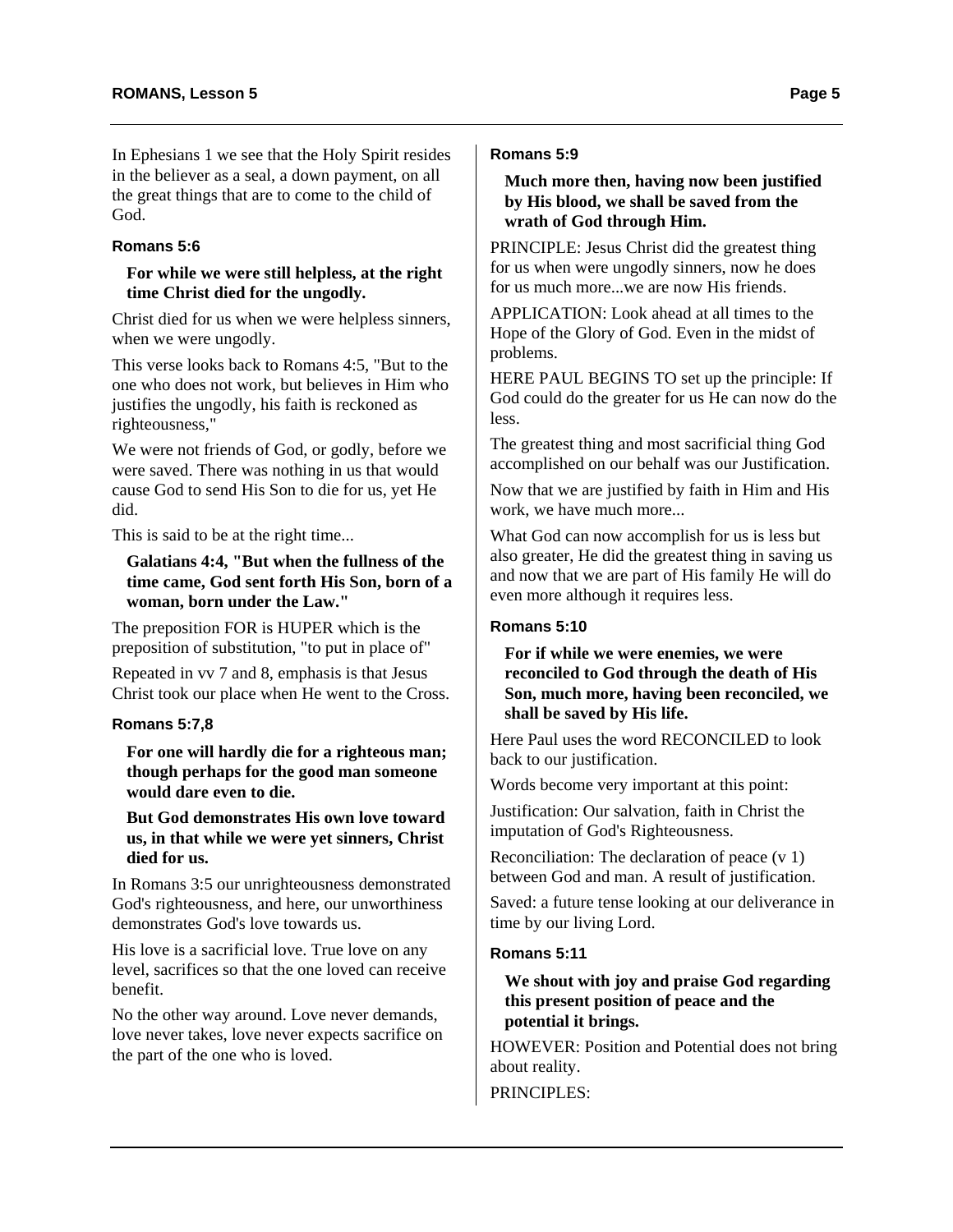- <span id="page-5-0"></span>1. In v 9 the believer is seen as being justified, this is God's justice recognizing the imputation of righteousness as a result of man's faith in Christ. This is the primary potential in our lives. Everything begins at justification. It is because of justification that we have a relationship with a Holy God.
- 2. However, neither production or the realities of the Christian life can result from potential alone.
- 3. While potential must precede capacity, potential does not automatically result in capacity.
- 4. All production and realities of the Christian life come from capacity and are an automatic result of capacity. POTENTIAL + CAPACITY = REALITY
- 5. In v 11 we have the expression of an attitude, a reality. The believer praises God for reconciliation. He gives God the accolades God rightly deserves. This is an expression of capacity in the life of the believer. All believers have the potential to do this but all do not. Because all do not have the capacity to do this.
- 6. Between the potential of v 9 and the reality of v 11 we have the building of capacity. v 10 This capacity is built through our understanding of RECONCILIATION. As a result of justification there is peace with God. And God can now do much more for us now that we are His children v 10 CHALLENGES US TO BELIEVE SOMETHING...BY FAITH
- 7. In this model then the capacity includes truth, and faith in that truth, That in reconciliation there is no condemnation, no guilt, no shame, we have peace with God because of what He did, imputing to us His righteousness. And then capacity result is a reality: We can exult in God, praise Him, glorify Him, through our Lord Jesus Christ.

In verses 12-21 Paul, having shown us the model, now gives us a tremendous amount of doctrine upon which to build capacity.

# **Romans 5:12**

**Therefore, just as through one man sin entered into the world, and death through sin, and so death spread to all men, because all sinned--** 

This verse looks back to Adam, the one man through whom sin entered the world and as a result of sin, death...both spiritual and physical.

# **Genesis 2:17, "But from the tree of the knowledge of good and evil you shall not eat, for in the day that you eat from it [dying] you shall surely die."**

So with Adam's disobedience there was sin and there was death to all mankind, because all sinned in Adam. This is inherited sin. Paul uses the verb SINNED to show that the human race is born into sin because we have the nature of sin, the Sin Nature, in us.

# **Romans 5:13**

# **For until the Law sin was in the world; but sin is not imputed when there is no law.**

FROM ADAM TO MOSES: Sin was in the world, death was in the world. But with the Law we now have the revelation of personal acts of sin. Once the Law was given we have the charge of God's Righteousness made against man. These sins, now defined, have to be imputed. The question is to whom?

The Law defined what sin was and was not and what was charged to man's account and what would be charged to Christ's account at the Cross.

The OT Law brought to man the reality of personal acts of sin:

Principles:

- 1. Adam's sin is imputed to the human race. In Adam we all sinned.
- 2. The Law defines personal acts of sins. Thou shalt and thou shalt not...
- 3. Personal acts of sin are not imputed to any member of the human race. You cannot impute something to someone who is already dead and we are dead because of the imputation of Adam's sin. Born spiritually dead!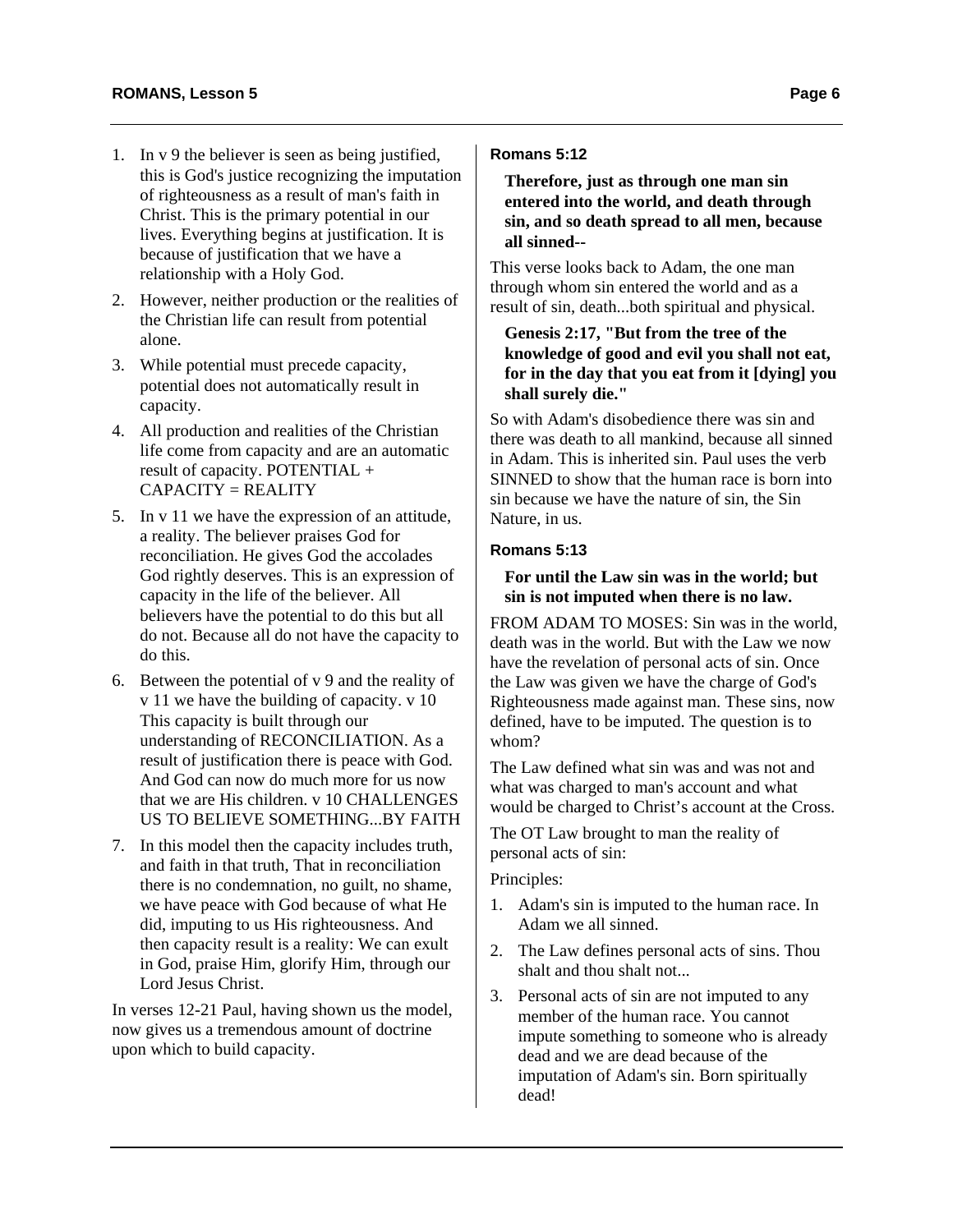- <span id="page-6-0"></span>4. Personal Acts of sin were covered by God in the OT and then, at the Cross imputed to Christ.
- 5. The OT Law describes what would be imputed to Christ at the Cross
- 6. Prior to the OT Law, personal acts of sin were not specifically defined
- 7. It took the OT Law to define personal acts of sin so they could be imputed to Christ at the Cross.

#### **Romans 5:14**

**Nevertheless death reigned from Adam until Moses, even over those who had not sinned in the likeness of the offense of Adam, who is a type of Him who was to come.** 

Not sinned the same way, but we still sinned and we are sinners.

#### **Romans 3:23, "For all have sinned and fall short of the glory of God."**

Here Paul uses death as an illustration, and a rather final one, of the fact that all mankind is in Adam and in Adam all are counted as sinners.

# ADAM WAS A TYPE...

What Adam did infected the whole human race and what Christ did eaffected the whole human race.

A Few Principles:

- 1. The typology between Christ and Adam is limited, as in all types.
- The issue is that only two perfect men have ever existed, Adam and Christ.
- 2. The first Adam was created perfect but by the exercise of his free will sinned bringing condemnation upon all mankind.
- 3. The Last Adam was born perfect, no inherited or imputed sin, He lived a perfect life, no PAS, and was qualified to be the Saviour.
- 4. The imputation of Adam's sin brings condemnation. the imputation of sins to Christ on the Cross brings justification.
- 5. Therefore, Adam is a type in that one man brought condemnation while one man brought justification.

# **Romans 5:15**

**But the free gift is not like the transgression. For if by the transgression of the one the many died, much more did the grace of God and the gift by the grace of the one Man, Jesus Christ, abound to the many.** 

This parallels I Corinthians 15:22, "For as in Adam all die, so also in Christ all shall be made alive."

Here the typology is dissimilar: Adam brought death, Jesus Christ brings Life.

NOTICE WHAT PAUL CALLS our justification, the imputation of God Righteousness to us...a free gift.

Relates back to Romans 3:24 Being justified as a gift by His grace through the redemption which is in Christ Jesus;

GIFTS cannot be earned or deserved, if they are they are not gifts.

In Adams transgression many died

In the gift by the grace of the one Man. the grace of God abounds to the many.

## **Romans 5:16**

**And the gift is not like that which came through the one who sinned; for on the one hand the judgment arose from one transgression resulting in condemnation, but on the other hand the free gift arose from many transgressions resulting in justification.** 

This is a passage that reminds us of the difficulty of the task of justification.

Adam's one offense caused as many spiritual deaths as there are physical births (less one). When a child is born he is or she is charged with sin, sin is imputed by the justice of God. This is a real imputation.

Three kinds of imputations:

- 1. God the Father imputes to Christ that which does not belong to Him, the sins of the human race. Our sins, that were not His, were set to his account.
- 2. God the Father imputes to man that which actually belongs to us in the first place.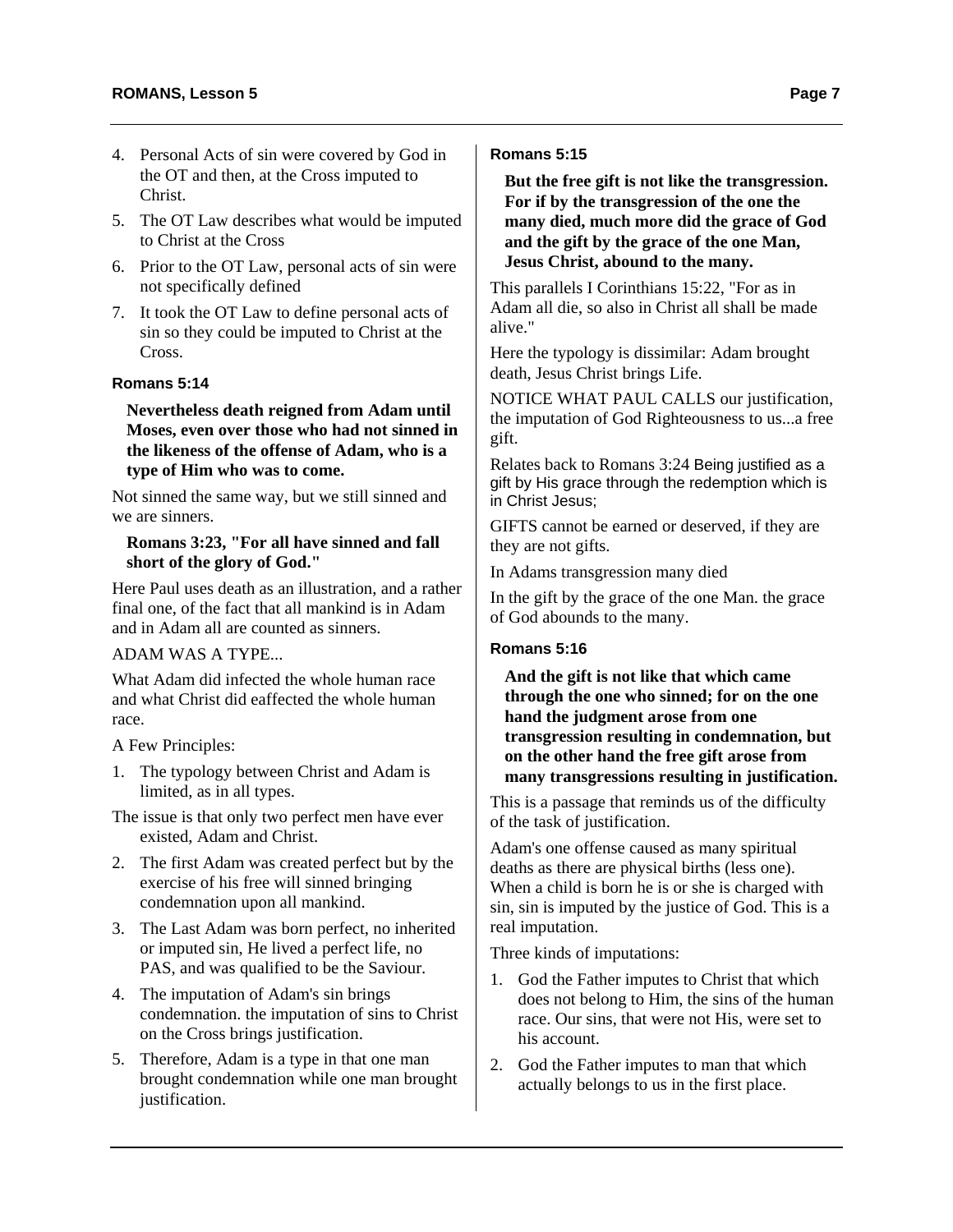<span id="page-7-0"></span>Romans 5:12, "Death spread to all men because all sinned."

3. God the Father imputes to the believing sinner that which is not actually his. At salvation we are imputed (credited with) with the Righteousness of God.

The perfect righteousness of God is credited to our account. God declares us to be righteous, which is justification.

II Corinthians 5:21, "He made Him who knew no sin to be sin on our behalf, that we might become the righteousness of God in Him."

Christ is the last Adam, born like Adam prior to the fall. He is a facsimile Adam prior to the fall, whereas we are a facsimile Adam after the fall.

Because of one man's sin the entire human race is under condemnation. But because of one Man's sacrifice the entire human race is eligible for justification.

SO WE COME OUT OF VERSES 16-17 seeing how much greater the work of last Adam was than the fall of the first Adam.

And we have something much more, much greater by way of this free gift.

#### **Romans 5:17**

**For if by the transgression of the one, death reigned through the one, much more those who receive the abundance of grace and of the gift of righteousness will reign in life through the One, Jesus Christ.** 

MUCH MORE is given to those who have now received the abundance of Grace and the gift of righteousness.

If death reigned over us before salvation now we will reign in life through the One, Jesus Christ.

To understand what it means to reign in life, consider for a moment what it meant to be under the reign of death:

No hope, discouragement, no confidence, wondering whether heaven or hell awaited you, wondering if life was even worth it, no victory, no assurance, no grace, no divine assets, no divine love.

All of that is changed with the imputation, the gift of righteousness, and the abundance of Grace:

To REIGN IN LIFE means to have the ongoing benefits of the victory over death. The Christian life is life that eliminates sorrow, guilt, fear, discouragement, doubt, and instead builds into the believer confidence, assurance, and the joy of having a intimate relationship with God.

If you do not reign in life through Christ and have faith, hope, and love, you will have shame, fear, and anger reign over you.

HERE Romans 5:17 does much of what Romans 1:17 has done to this point.

In Romans 1:17 the topic was faith and that topic continued to be the issue to this point.

Now we have something added to the Christian life. If God did the most for you when you were a sinner, now that you are a son, a saint, He will do much more for you.

### **Romans 5:18**

#### **So then as through one transgression there resulted condemnation to all men, even so through one act of righteousness there resulted justification of life to all men.**

What Jesus Christ did for us was a gift; it was grace, and it was an act of righteousness which results in us having the gift, the grace, and even the righteousness of God.

The JUSTIFICATION OF LIFE connects to the previous verse where we reign in life through Jesus Christ.

What a Wonderful Life!

#### **Romans 5:19**

## **For as through the one man's disobedience the many were made sinners, even so through the obedience of the One the many will be made righteous.**

What is the missing link in this process? Faith!

"will be made" is a future passive verb and looks at what God does for us when we put faith in His Son.

It is our faith in Christ that unleashes the action of God, thus the passive verb.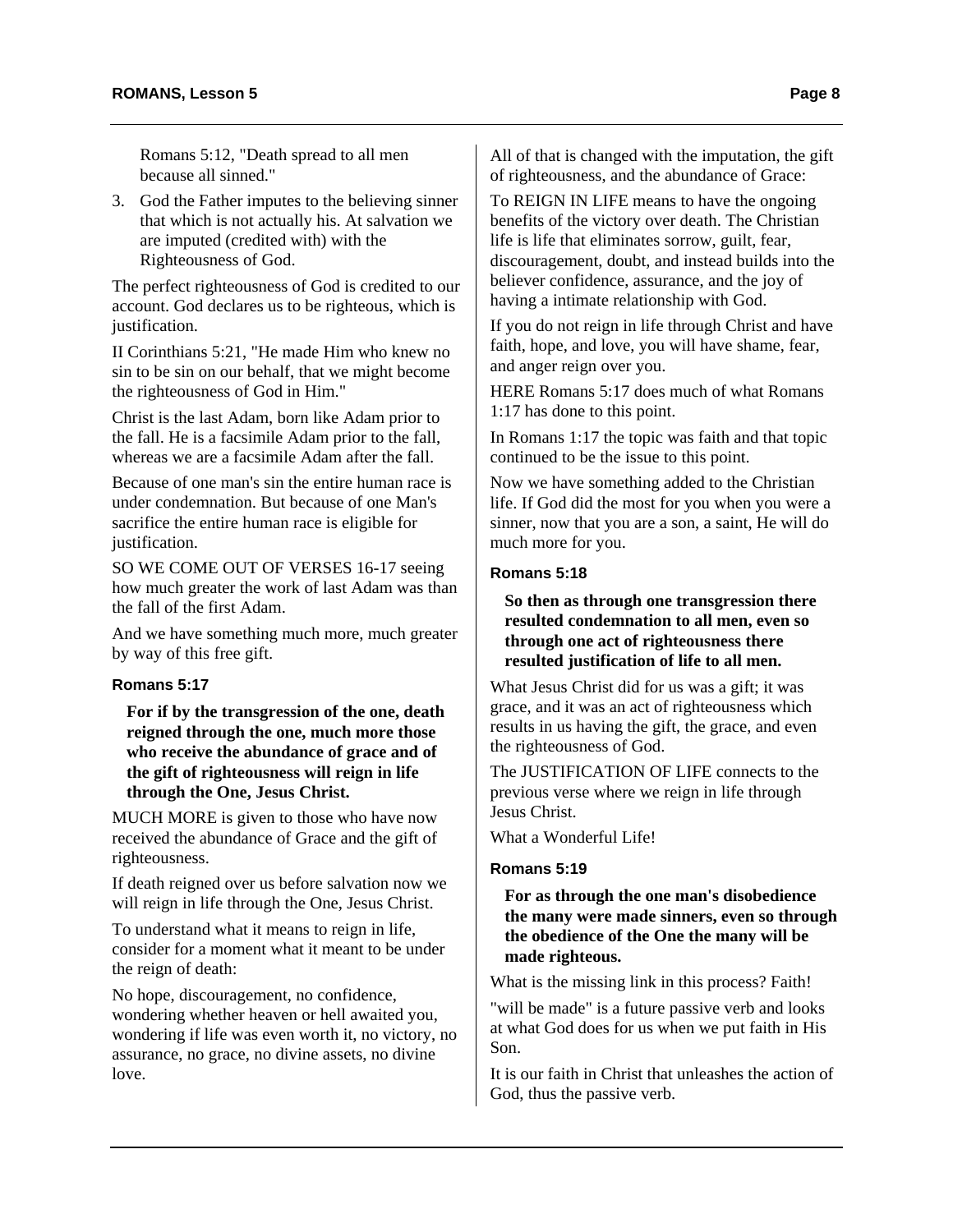#### <span id="page-8-0"></span>**Romans 5:20**

**And the Law came in that the transgression might increase; but where sin increased, grace abounded all the more,** 

Here, Paul reintroduces the Old Testament law.

Remember the question asked at the end of Romans 3?

# **Romans 3:31, "Do we then nullify the Law through faith? May it never be! On the contrary, we establish the Law."**

The word "came in" is the Greek

PAREISERCHOMIA and is a Greek theater term that describes the Law coming onto the stage as a minor actor to enhance the scene.

The OT Law came on stage to show that man is a sinner and is spiritually bankrupt in the sight of God.

PRINCIPLES:

- 1. This statement anticipates Romans 7:7
- **Romans 7:7, "What shall we say then? Is the Law sin? May it never be! On the contrary, I would not have come to know sin except through the Law; for I would not have known about coveting if the Law had not said, You shall not covet."**
- 2. Paul, as a Jew was very self-righteous. The OT Law taught him of his sinfulness.
- 3. Although a minor actor, the Law is from God and therefore it is perfect and Holy, expressing God's Righteousness and Justice.
- 4. When set against man the OT Law teaches that man is sinful and cannot live up to God's standard. The bottom line of the OT Law its that it is Impossible!
- 5. But Jesus taught and it is recorded in all three of the synoptic Gospels: Luke 18:27 that, The things impossible with men are possible with God.
- 6. Therefore, while a minor actor the OT Law should get the academy award for best supporting actor.

Verse 20 continued:

**"But where sin increased, grace abounds all the more."** 

The is a comparative clause which shows the superiority of Grace. Grace is superior to sin.

# HOW DOES SIN INCREASE?

- 1. Continuous increase in sin throughout history. From Adam to Christ to the Second Advent and even to the end of the Mill reign.
- 2. One way this occurs is through the increase of people on planet earth. More people, more sin
- 3. Another way is sin in the intensity of sin as man tried to eliminate God from their lives. Mankind becomes more sinful as time progresses.
- II Timothy 3:1-5, "But realize this, that in the last days difficult times will come. For men will be lovers of self, lovers of money, boastful, arrogant, revilers, disobedient to parents, ungrateful, unholy, unloving, irreconcilable, malicious gossips, without self-control, brutal, haters of good, treacherous, reckless, conceited, lovers of pleasure rather than lovers of God; holding to a form of godliness, although they have denied its power; and avoid such men as these."
- 4. This increase of sin combined with inherit and imputed sin sets up an opportunity for Grace.
- 5. Personal acts of sins, as defined in the OT Law, demonstrates that man has inherit and imputed sin and PAS show the divine verdict of death upon mankind.
- 6. But grace always is greater than the sinfulness of mankind. If sin increases grace increases, grace is always out ahead of sin.
- 7. The condemnation of man due to imputed sin opens the door for grace. Therefore, grace is the genius policy of God to those who are condemned. Our condemnation opens the door for grace and makes the grace of God even more brilliant.

It was one thing for God to condemn mankind because of sin but it is even a greater thing for God to develop a policy of grace towards condemned man.

When we read the Law we see the grace of God as greater than our failure and sin. What is impossible for man is possible with God.

When we say NO WAY God says...MY WAY